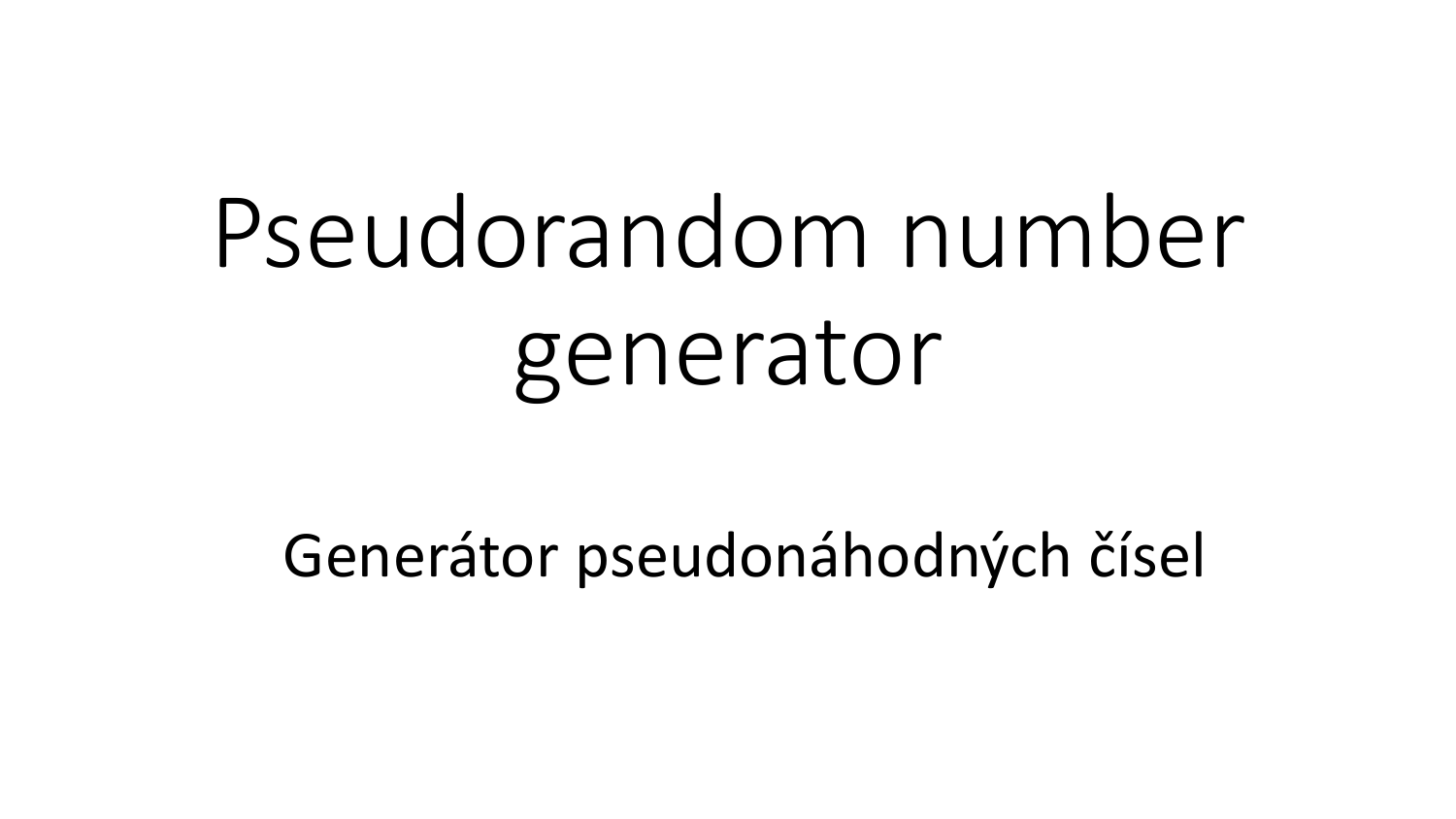#### **Non-deterministic random bit generators (NRBGs)**

• Nezávislosť na fyzikálnych procesoch

#### **Deterministic random bit generators (DRBGs)**

- Používanie algoritmu
- Keď vstupný vektor je utajený a algoritmus dobre vytvorený, výsledok bude nepredvídateľný vzhľadom na bezpečnosť algoritmu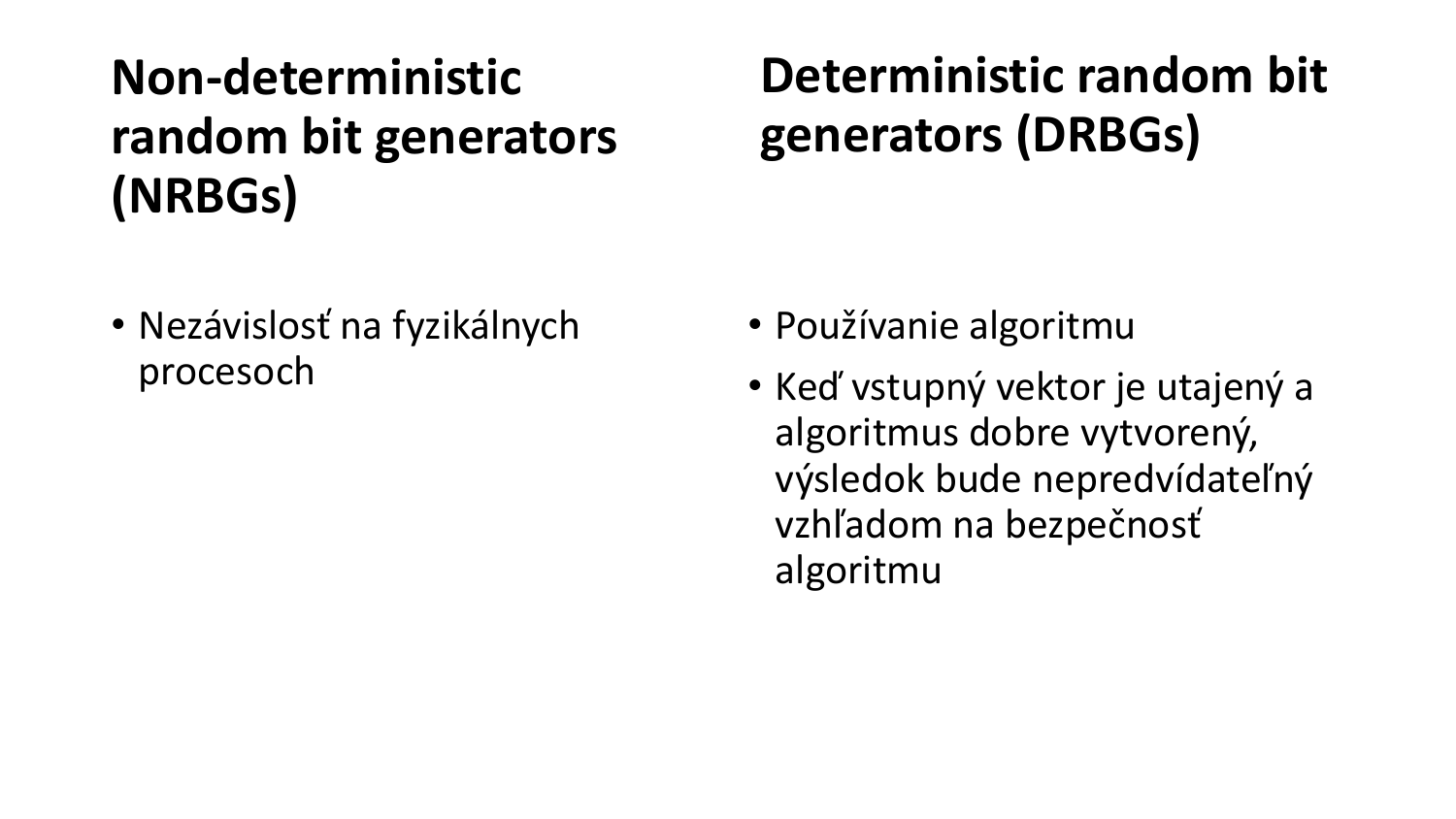

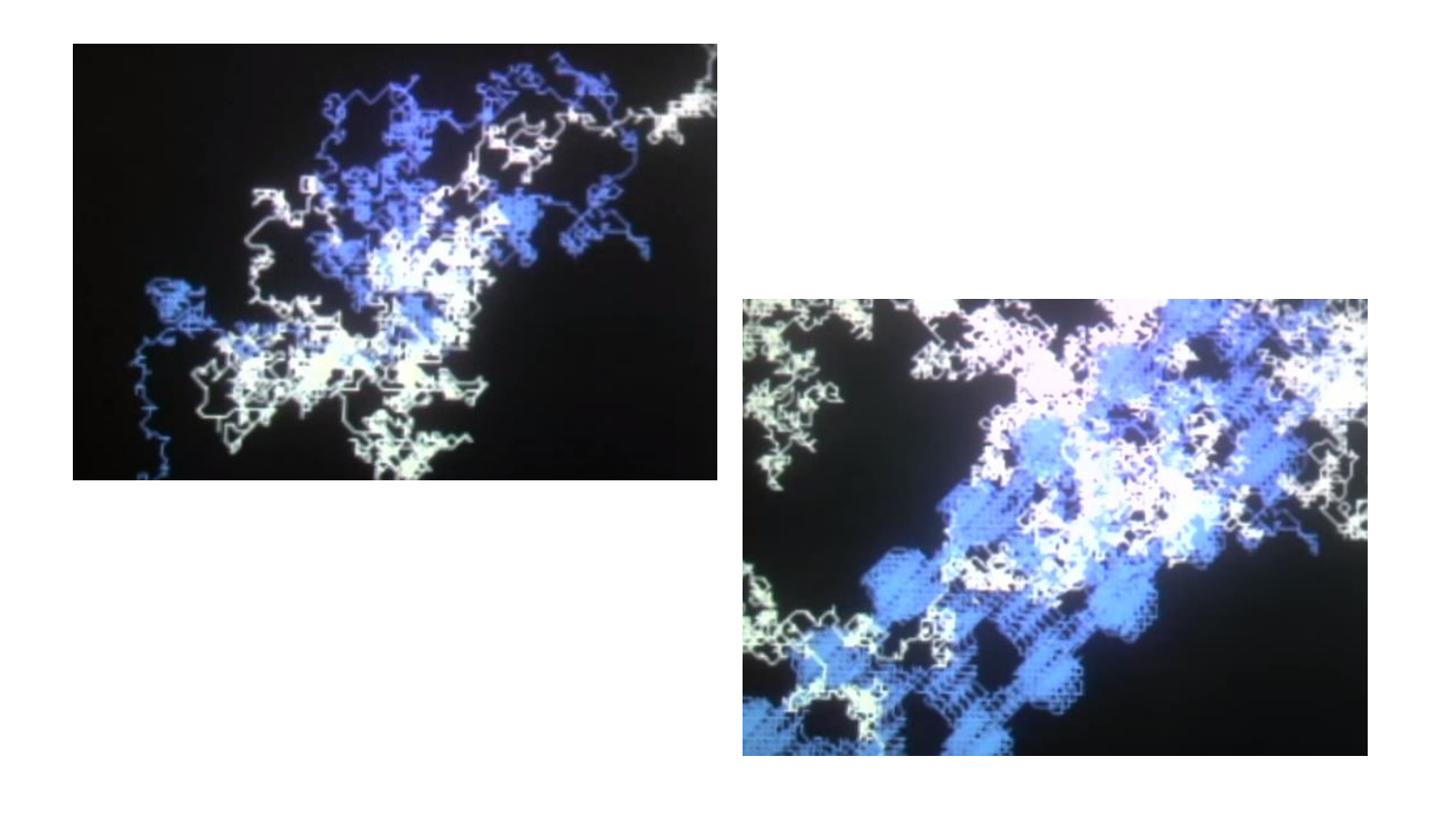## 1. Pseudorandom number generator **John von Neumann- návrh vodíkovej bomby**

- Počítač Eniac
- Procesy pri jadrovej fúzii
- Metóda prostredných štvorcov:
- 121\*121 -> 1**464**1
- 464\*464 -> 21**529**6
- 529\*529 > 27**984**1
- ->464529984...

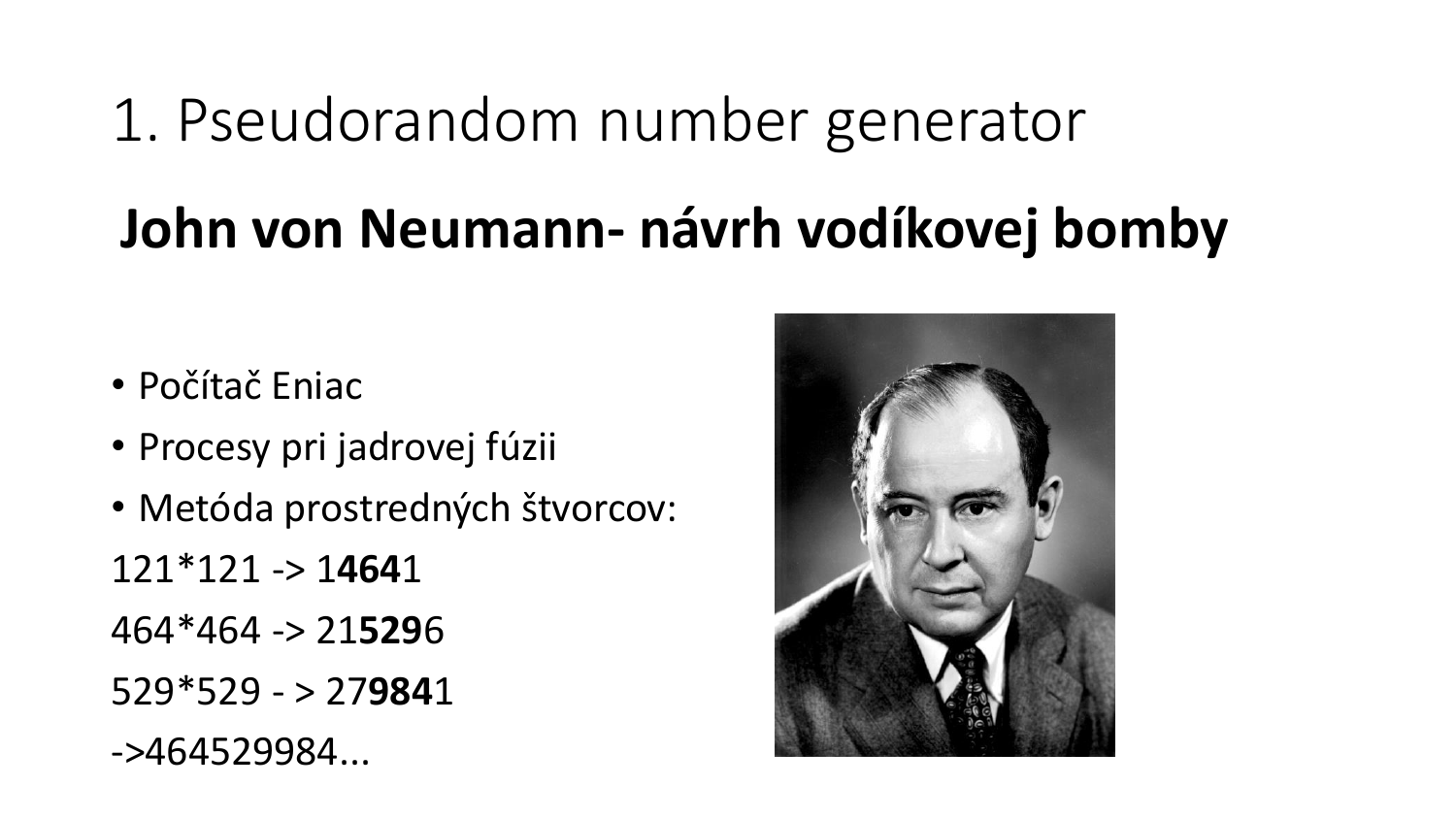## Funkčný model DRBG

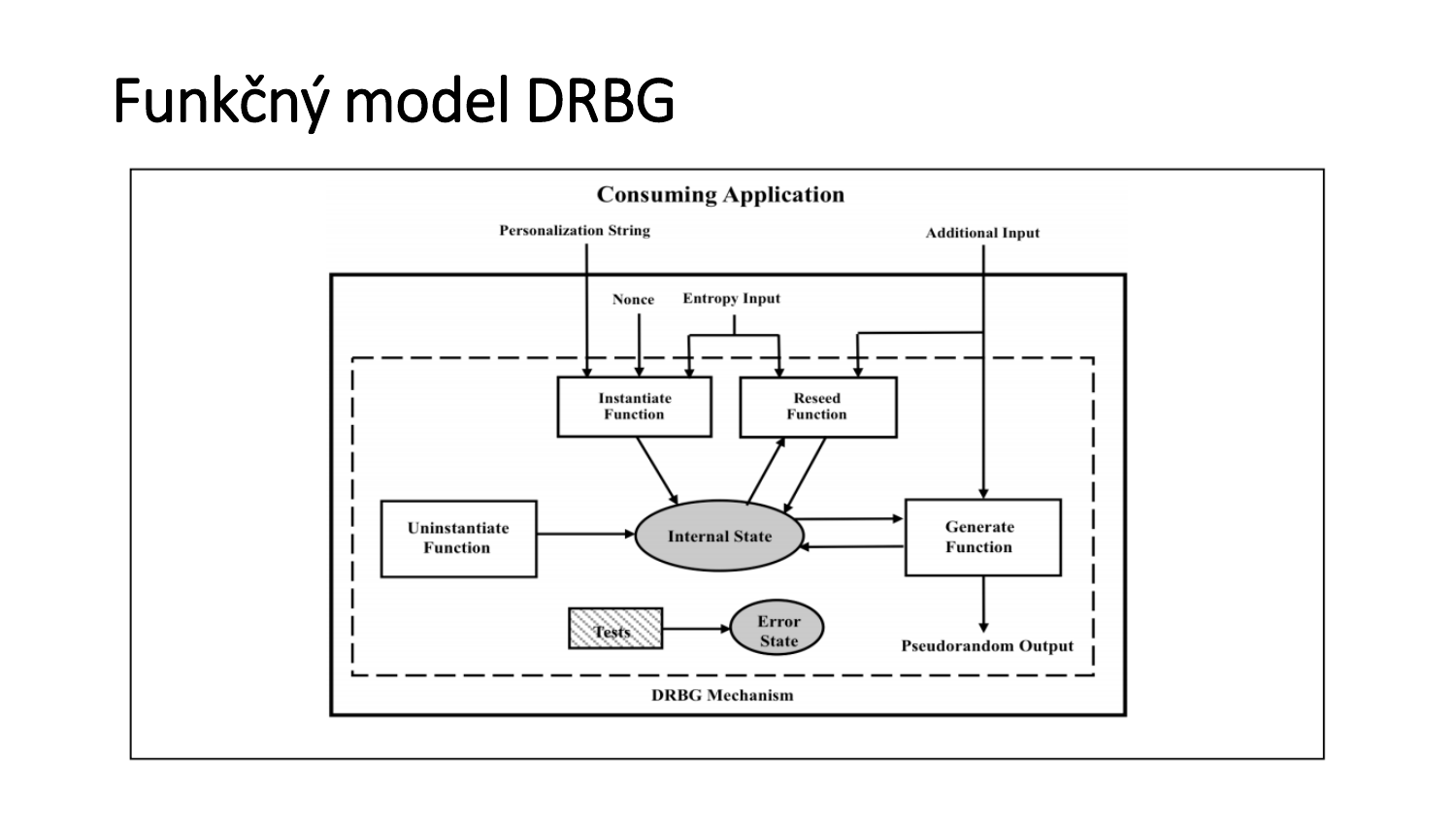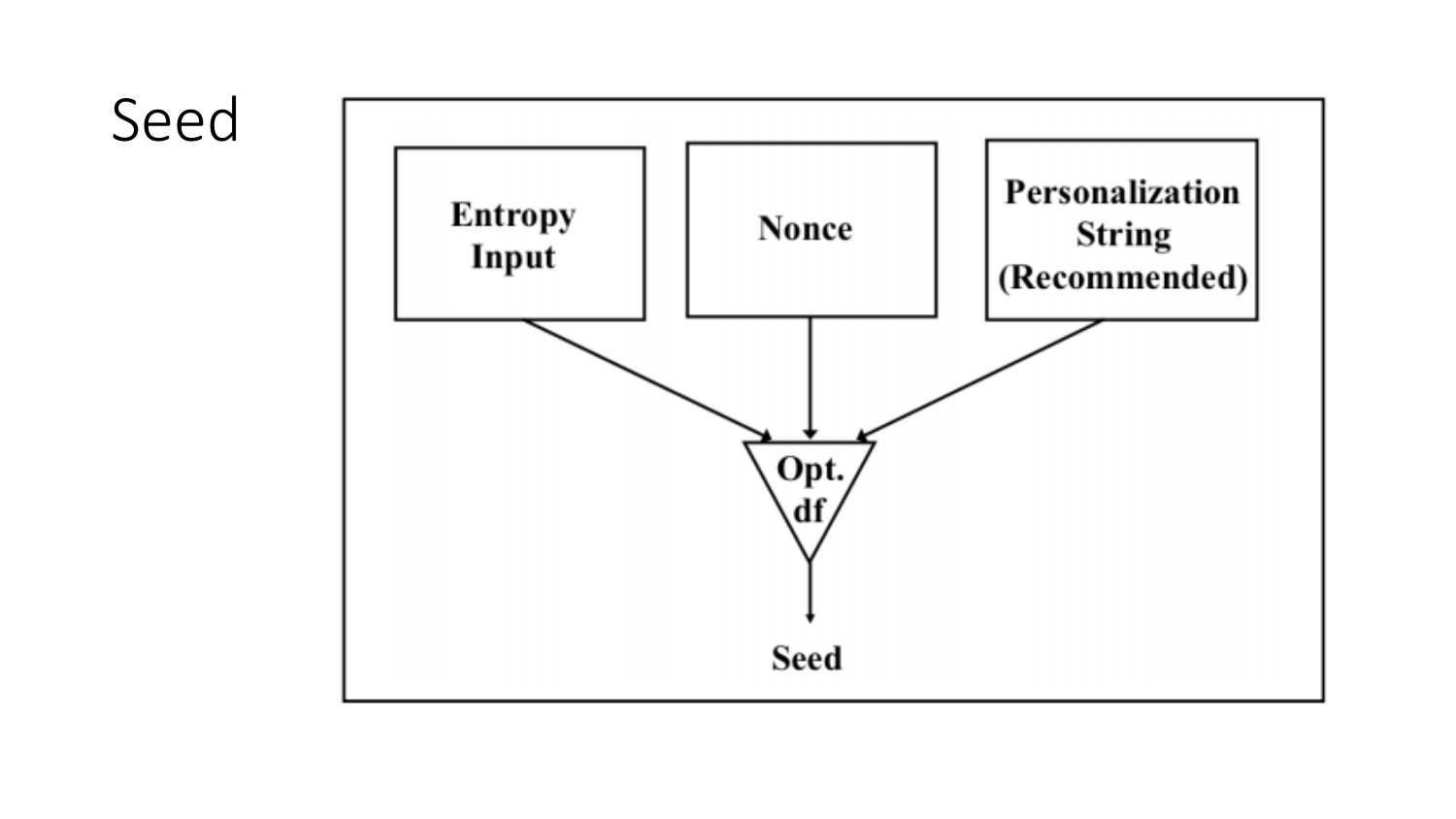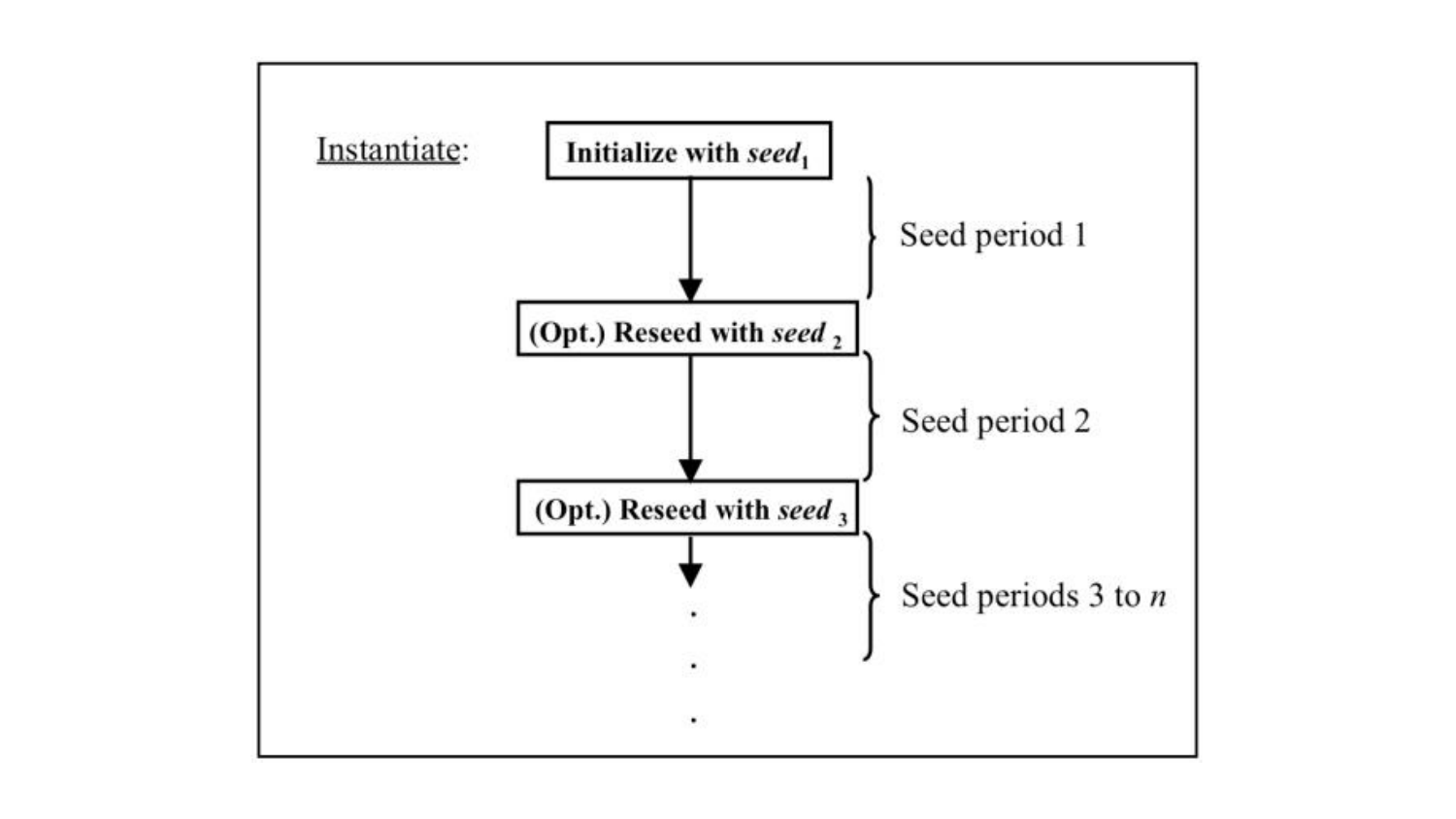| <b>Maximum Designed</b><br><b>Security Strength</b>       | 112 | 128      | 192           | 256                   |
|-----------------------------------------------------------|-----|----------|---------------|-----------------------|
| <b>Possible Instantiated</b><br><b>Security Strengths</b> | 112 | 112, 128 | 112, 128, 192 | 112, 128, 192,<br>256 |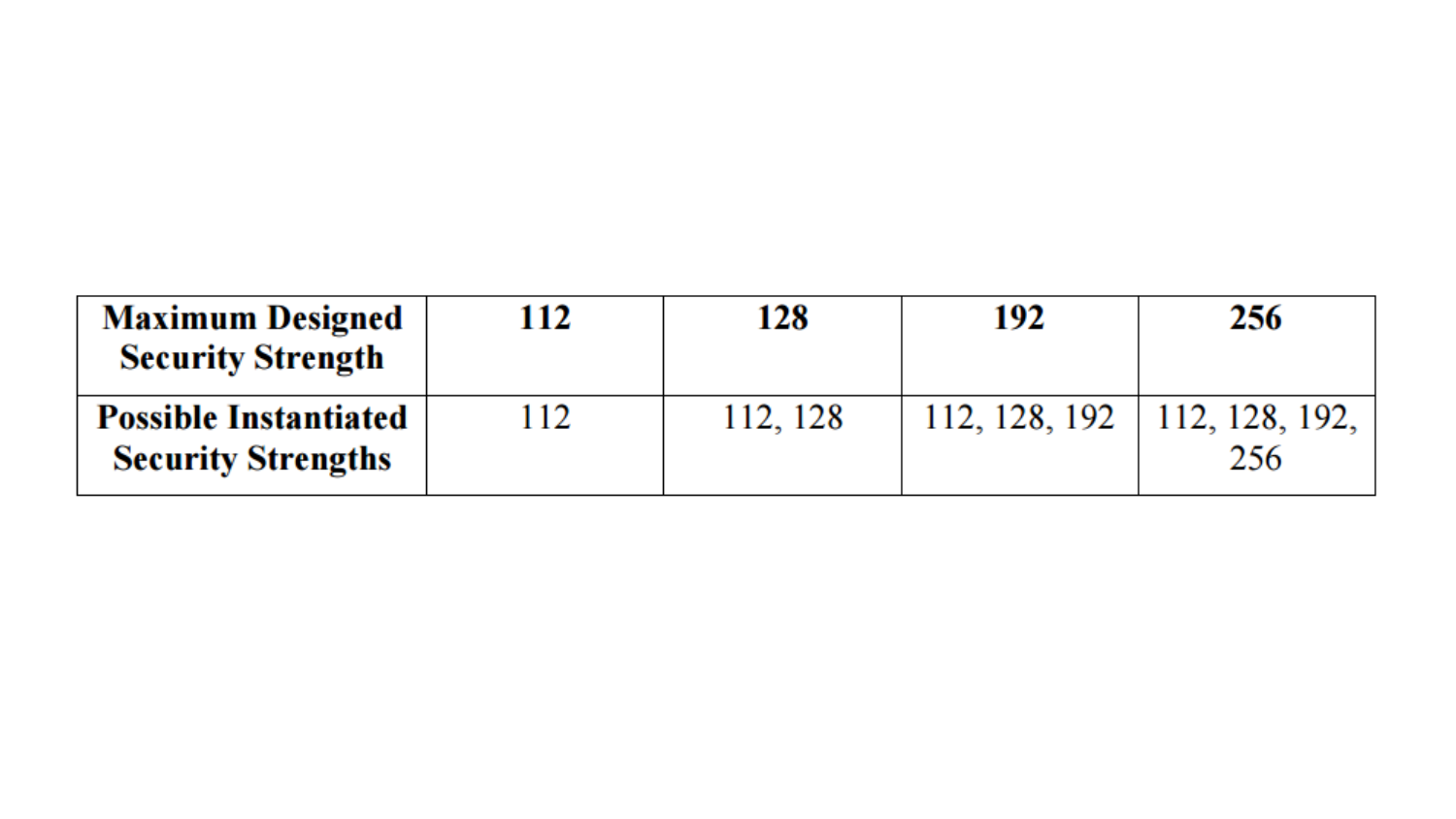## Entropy input

 $\sum_{i=1}^{n}$  entropie = požadovaná entropia  $\sum$ entropie < požadovaná entropia  $\sum_{i=1}^{\infty}$  entropie > požadovaná entropia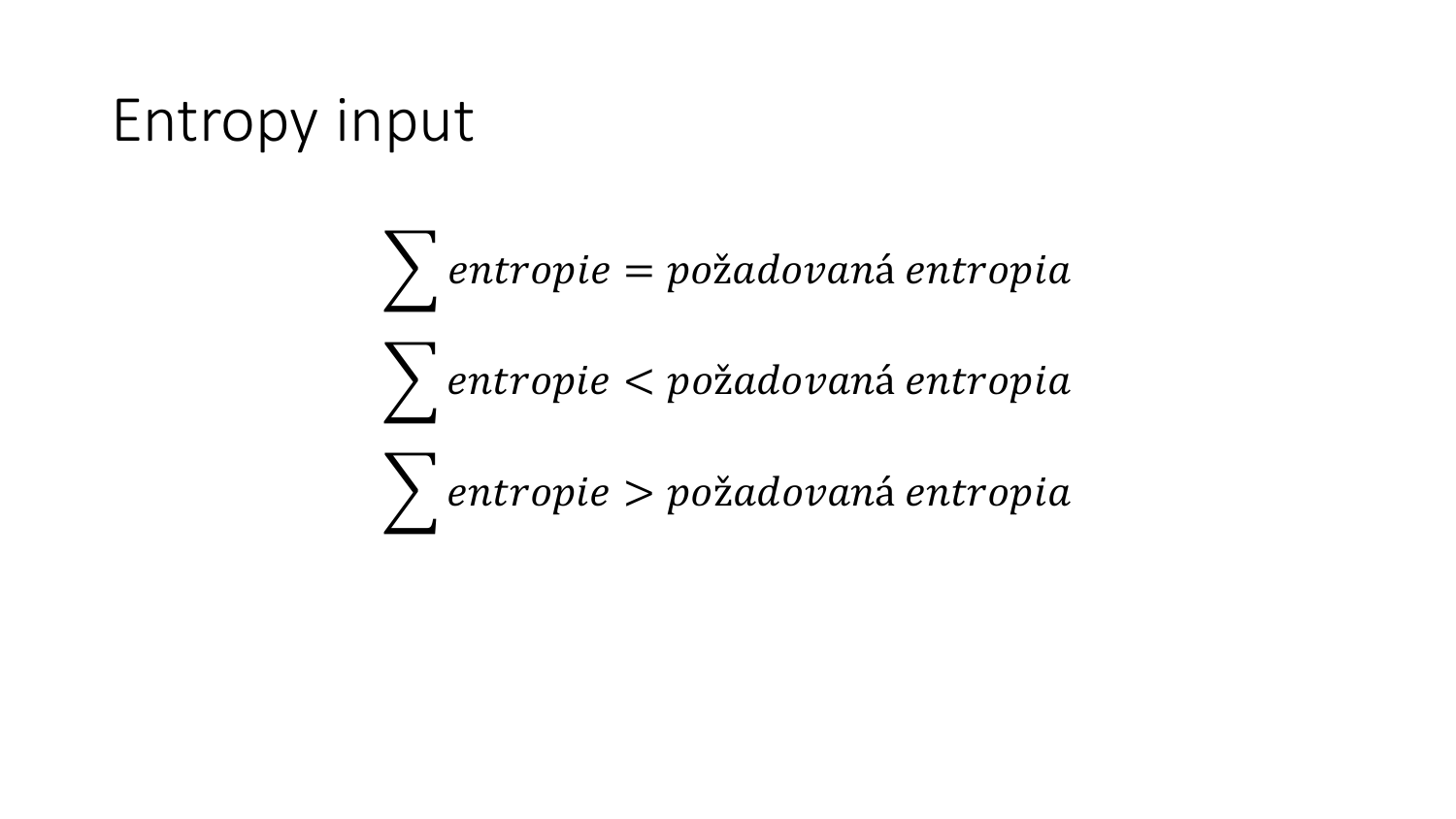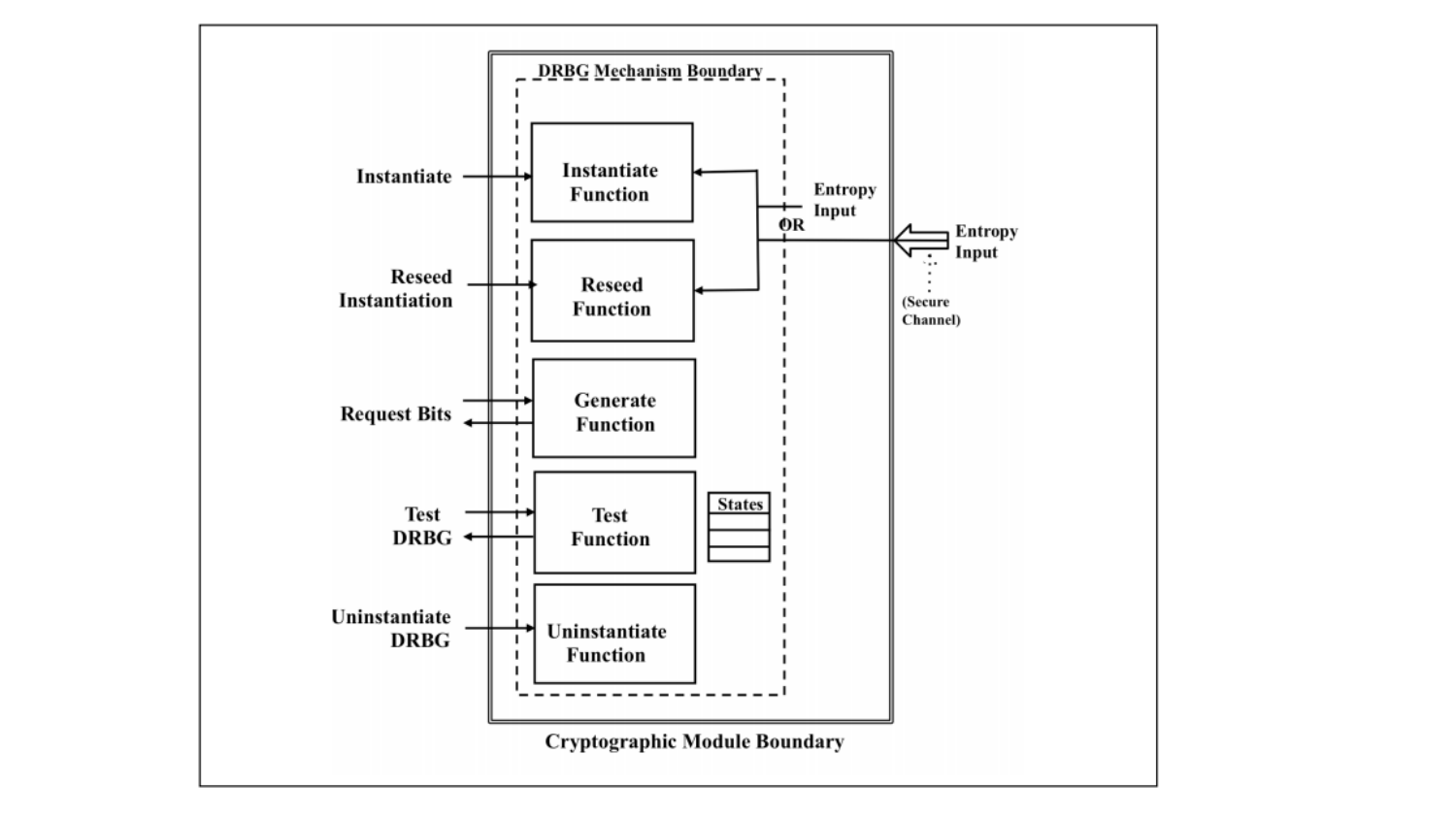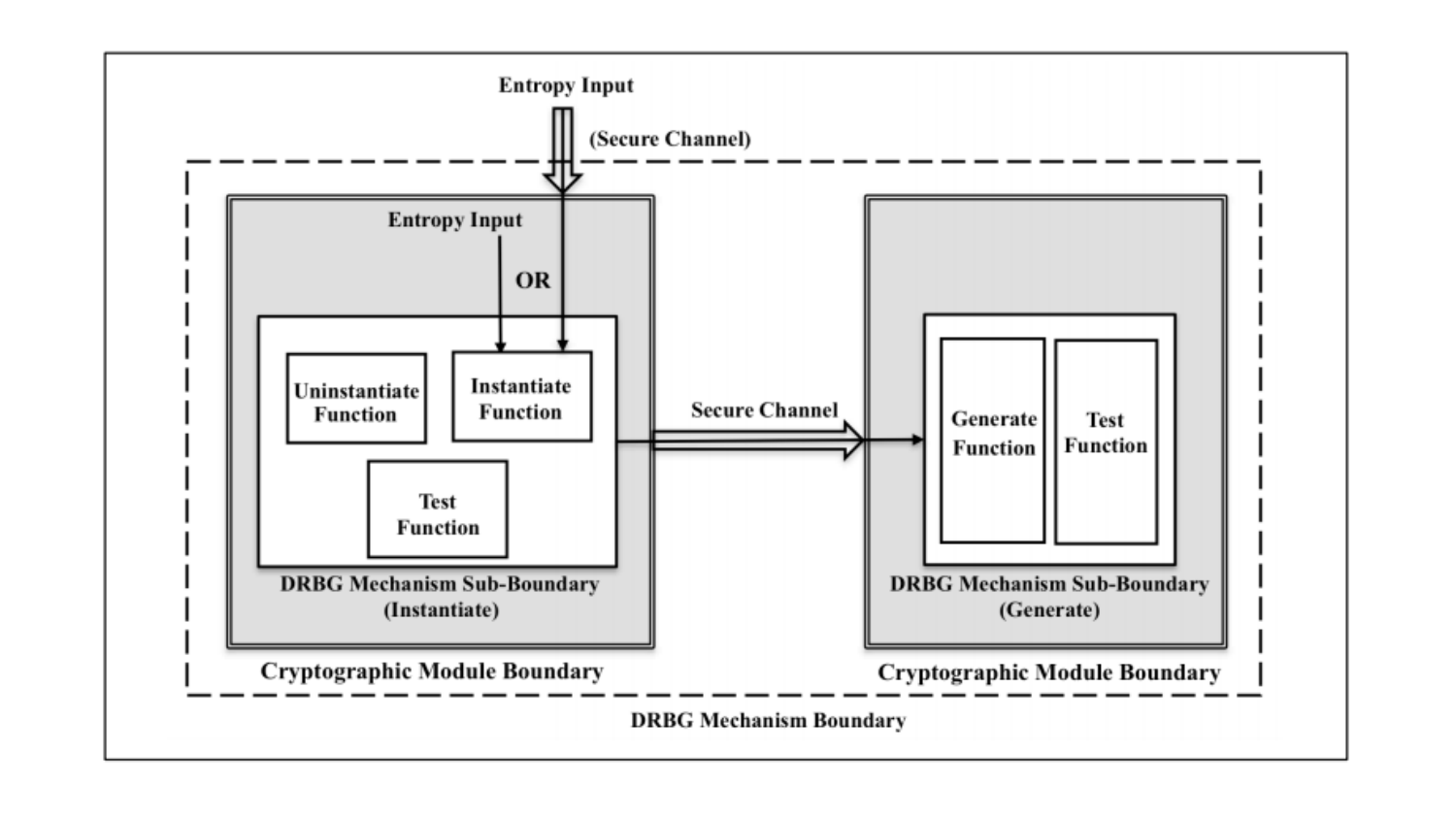### Rozhodovanie DRBG

- 1. Overenie platnosti vstupných parametrov
- 2. Určenie sily zabezpečenia
- 3. Získanie entropy vstupu
- 4. Získanie nonce
- 5. Určenie počiatočného vnútorného stavu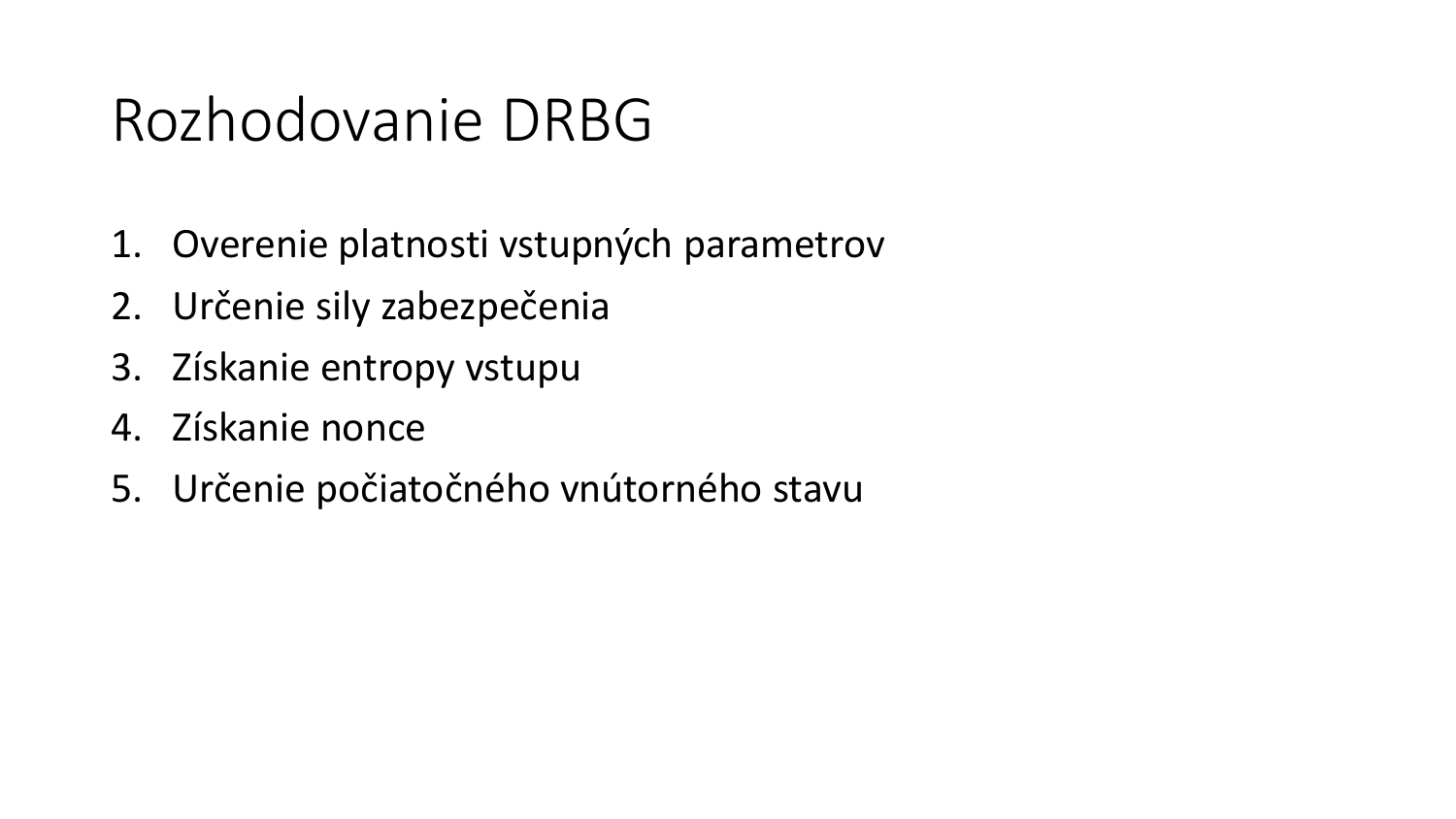#### **Get\_entropy\_input**

(status, entropy\_input) = **Get\_entropy\_input** (min\_entropy, min length, max length, prediction resistance request)

Chybové hlásenia: ERROR\_FLAG CATASTROPHIC ERROR FLAG.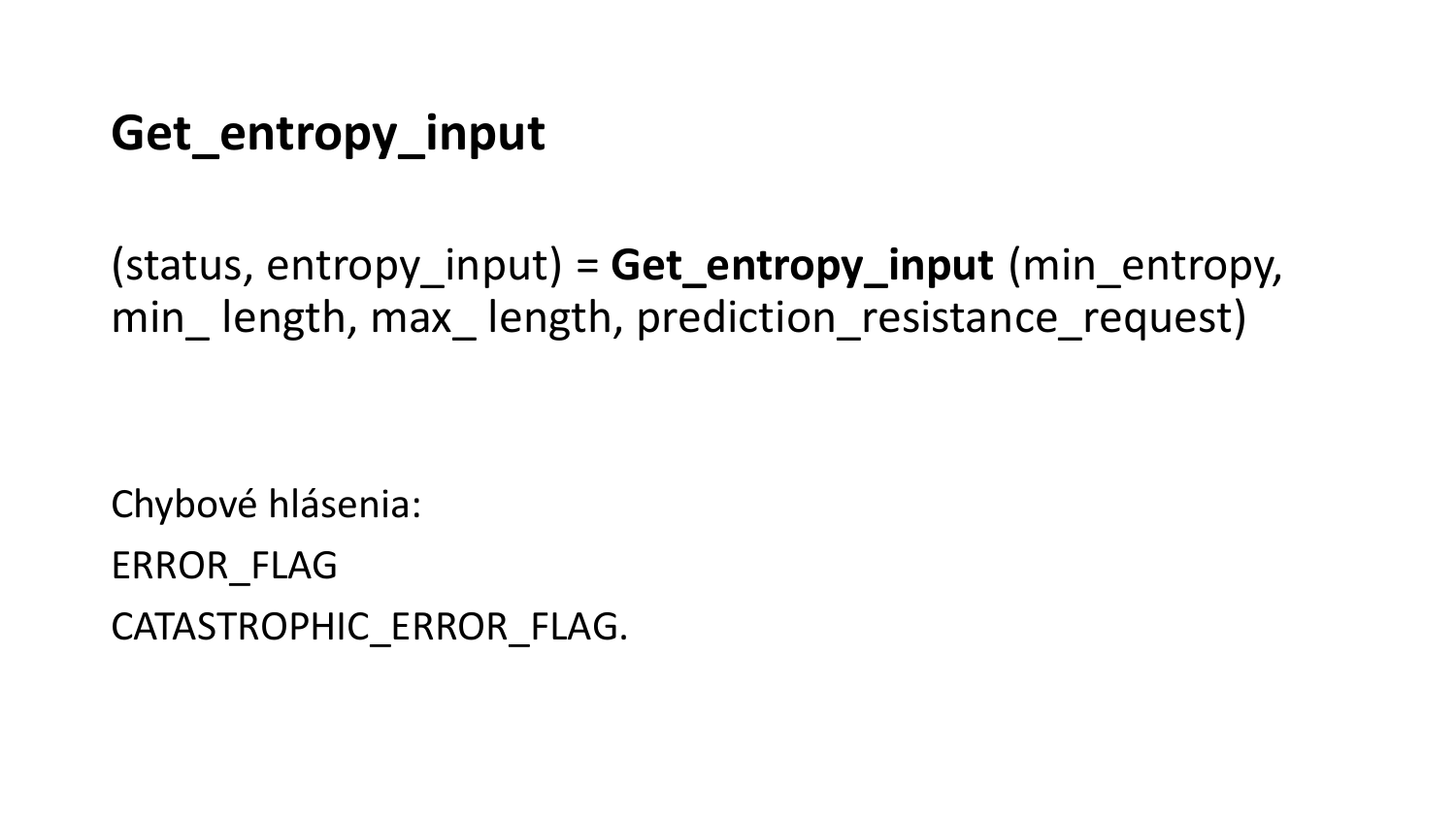## **Instantiate\_function** (requested\_instantiation\_security\_strength, prediction resistance flag, personalization string)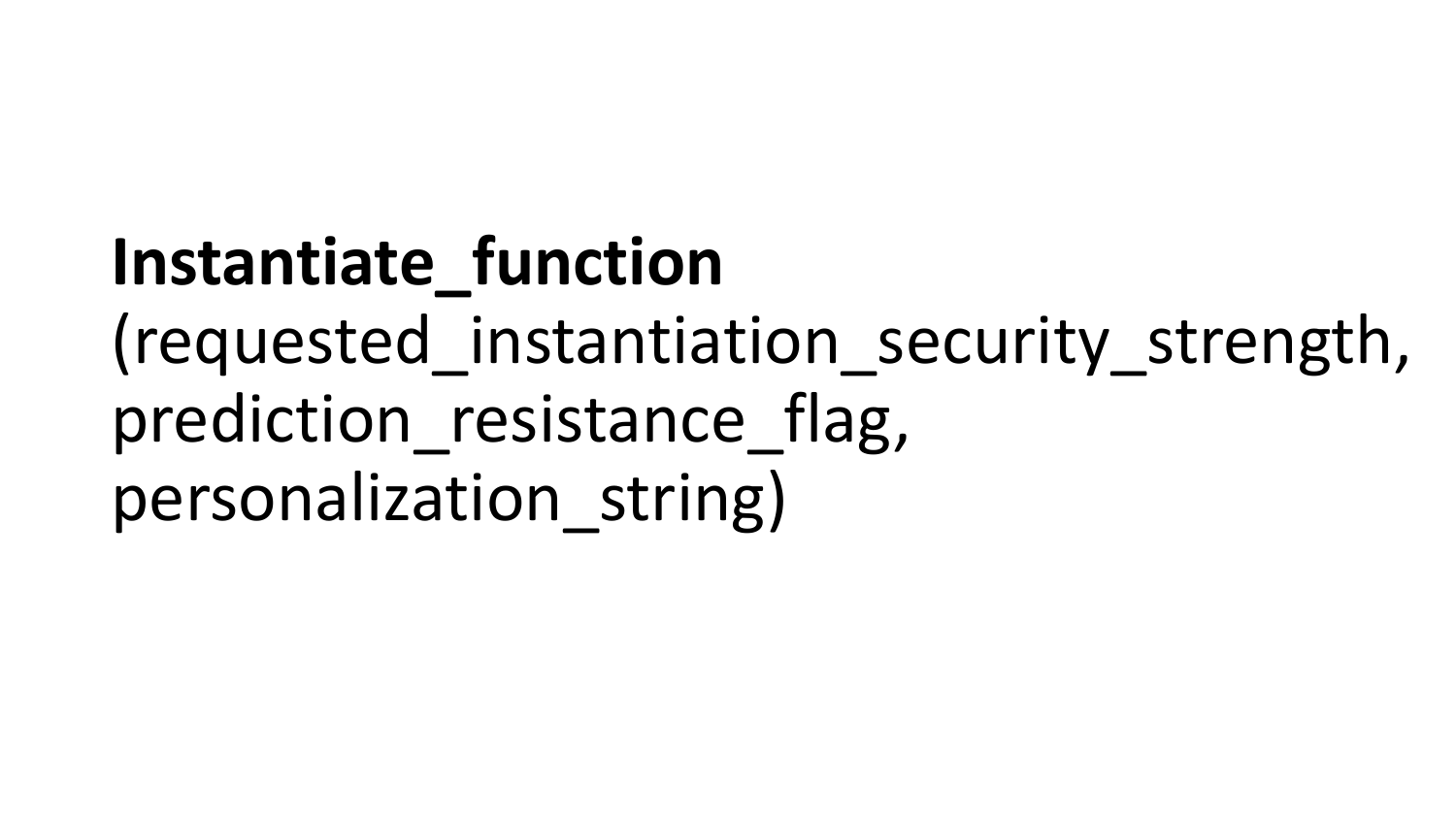- 1. If requested\_instantiation\_security\_strength > highest supported security strength, then return (ERROR FLAG, Invalid).
- 2. If prediction resistance flag is set, and prediction resistance is not supported, then return (ERROR FLAG, Invalid).
- 3. If the length of the personalization string > max personalization string length, return (ERROR\_FLAG, Invalid).
- 4. Set security\_strength to the lowest security strength greater than or equal to requested instantiation security strength from the set  $\{112, 128, 192, 256\}$ .
- 5. Null step.

Comment: Obtain the entropy input.

6. (status, entropy\_input) = Get\_entropy\_input (security\_strength, min\_length, max\_length, prediction\_resistance request).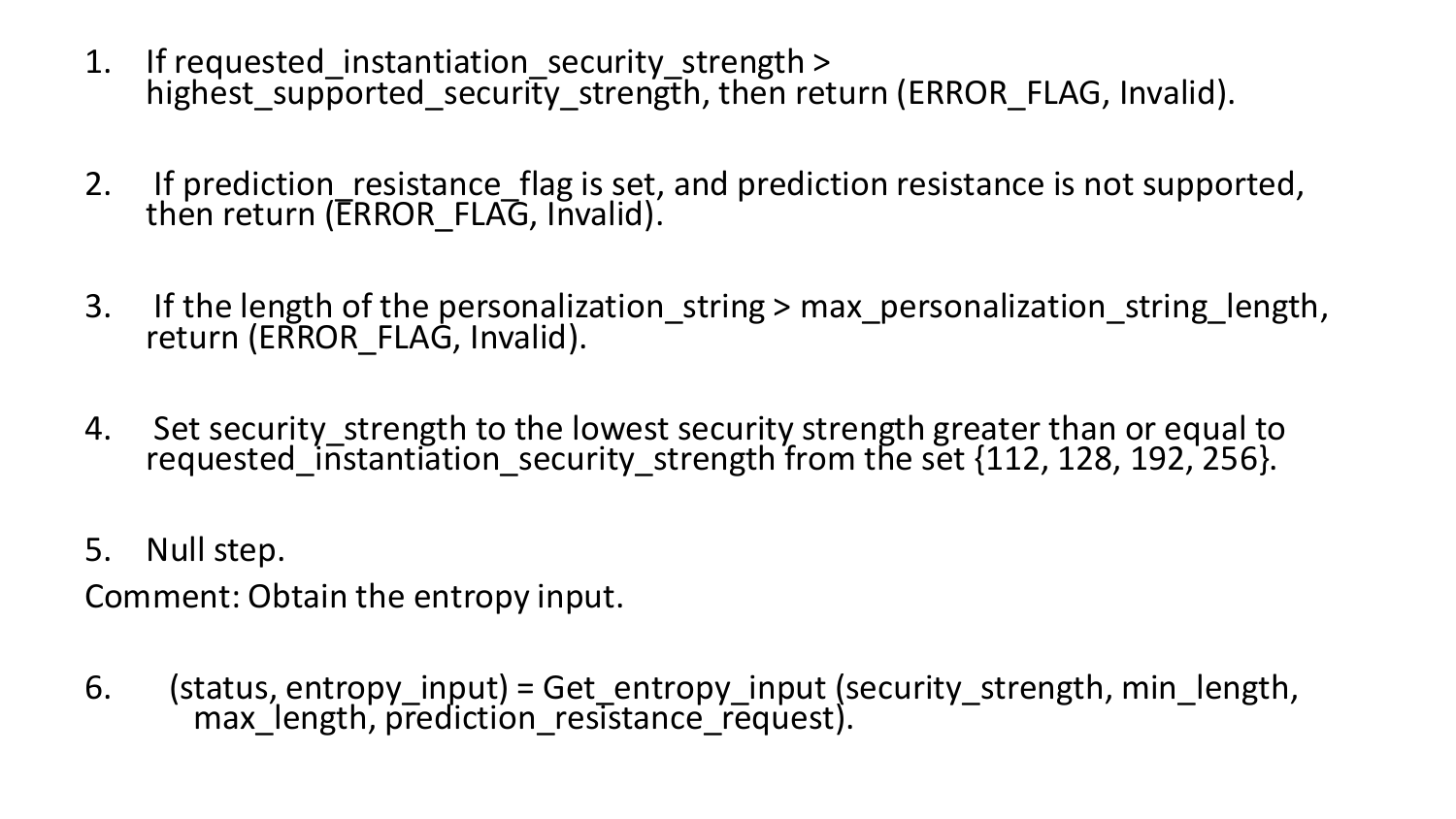7. If (status ≠ SUCCESS), return (status, Invalid).

8. Obtain a nonce.

9. initial working state = Instantiate algorithm (entropy input, nonce, personalization string, security strength).

10. Get a state handle for a currently empty internal state. If an empty internal state cannot be found, return (ERROR FLAG, Invalid).

11. Set the internal state for the new instantiation

12. Return (SUCCESS, state handle).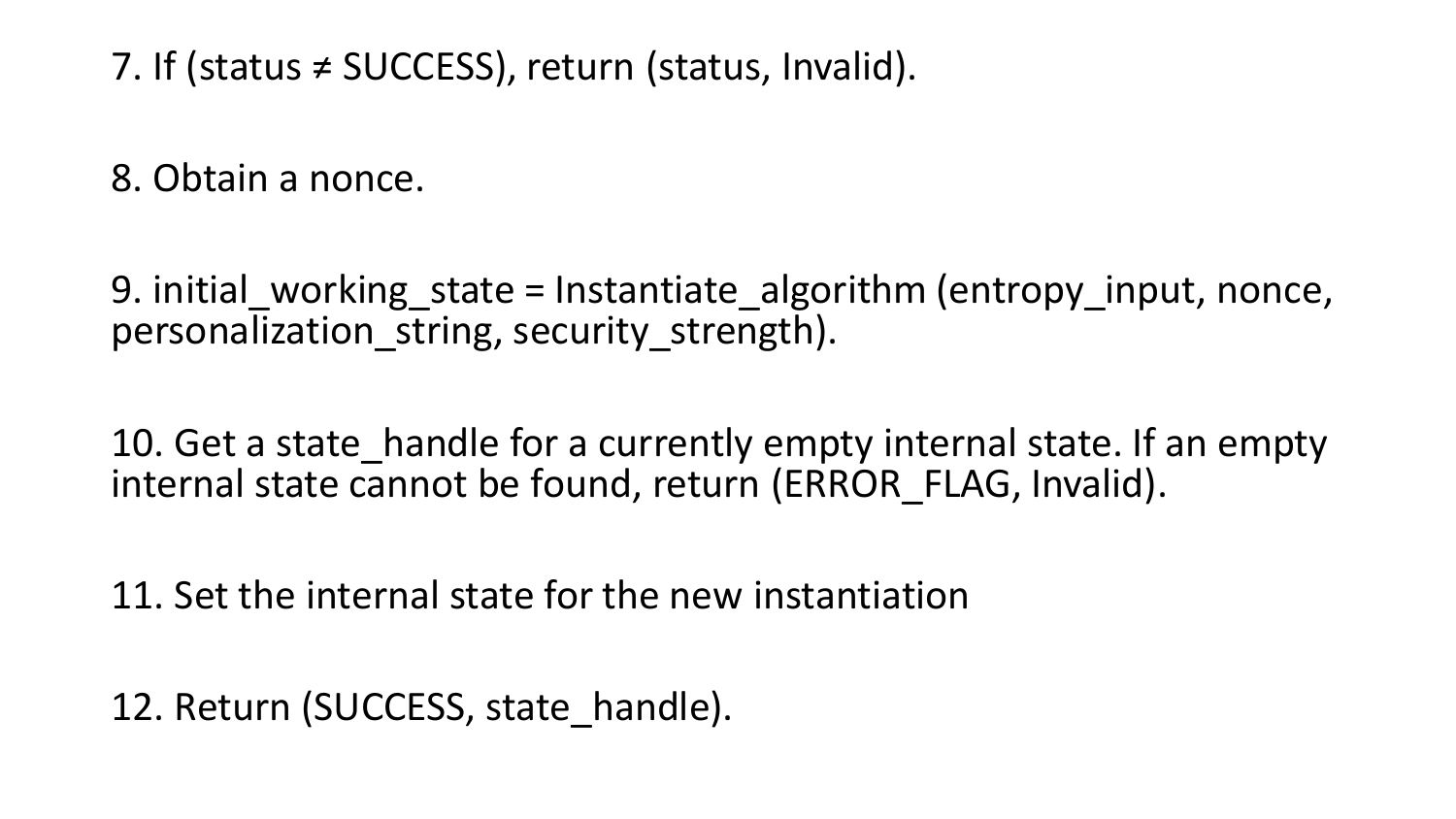## **Generate\_function**

(state handle, requested\_number\_of\_bits, requested security strength, prediction resistance request, additional input)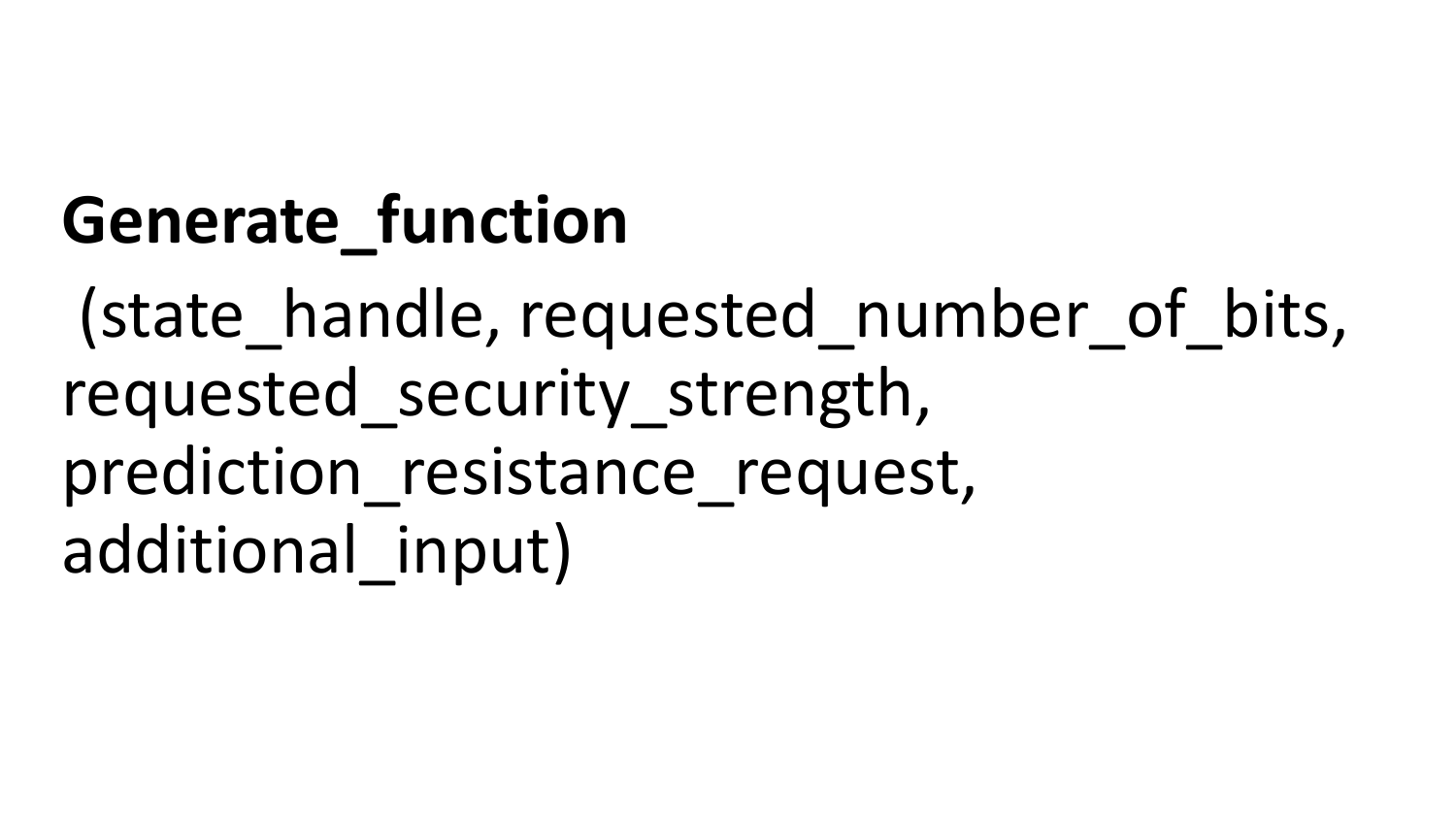1.Using state\_handle, obtain the current internal state for the instantiation. If state handle indicates an invalid or unused internal state, then return (ERROR\_FLAG, Null).

2. If requested number of bits > max number of bits per request, then return (ERROR<sup>-</sup>FLAG, Null).

3. If requested\_security\_strength > the security\_strength indicated in the  $internal state, then return (ERROR FLAG, Null).$ 

4. If the length of the additional input > max additional input length, then return (ERROR FLAG, Null).

5. If prediction resistance request is set, and prediction resistance flag is not set, then return (ERROR FLAG, Null)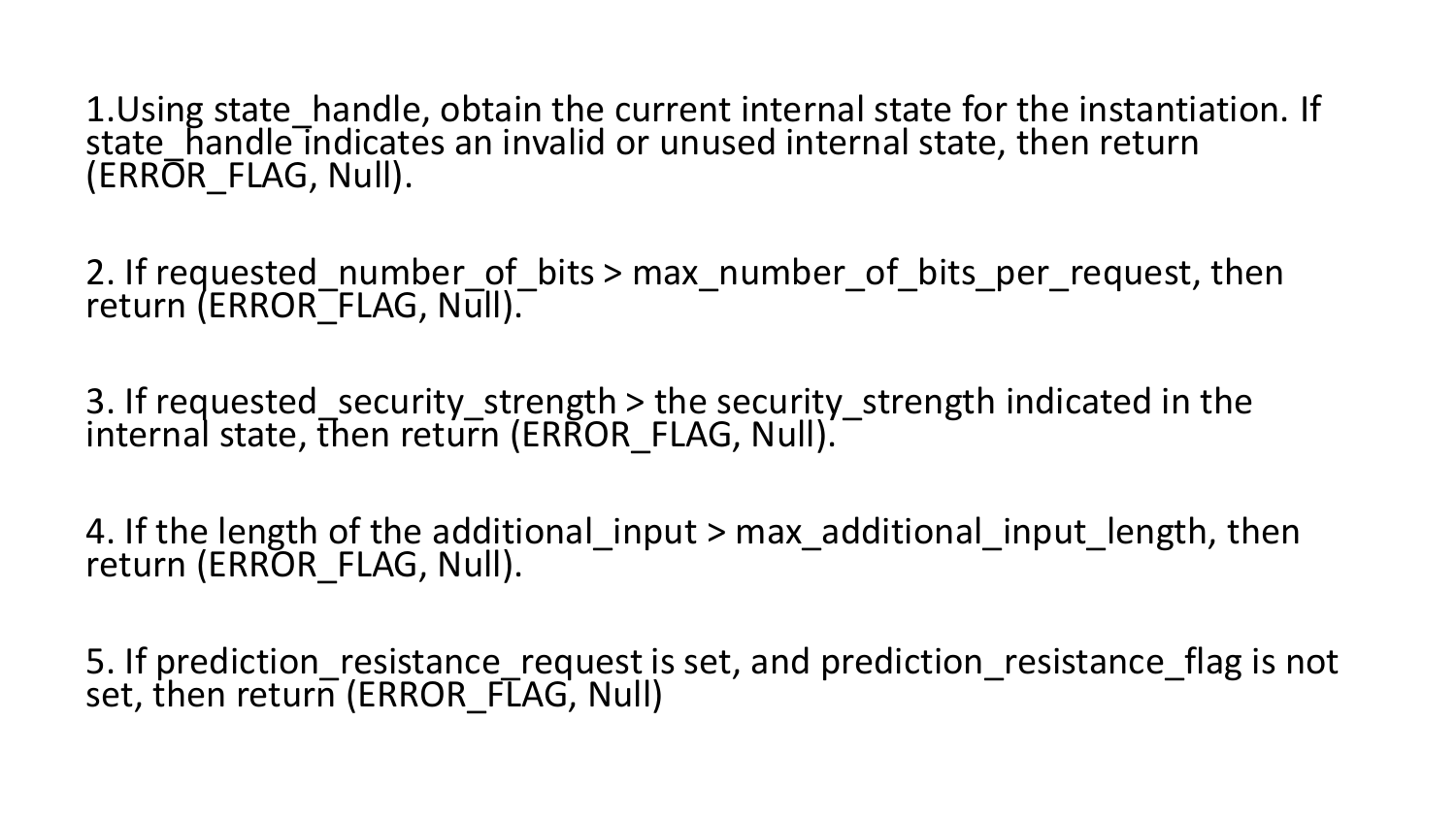6. Clear the reseed required flag

7. If reseed required flag is set, or if prediction resistance request is set, then

7.1 status = Reseed function (state handle, prediction resistance request, additional input).

7.2 If (status  $\neq$  SUCCESS), then return (status, Null).

7.3 Using state handle, obtain the new internal state.

7.4 additional input  $=$  the Null string.

7.5 Clear the reseed required flag.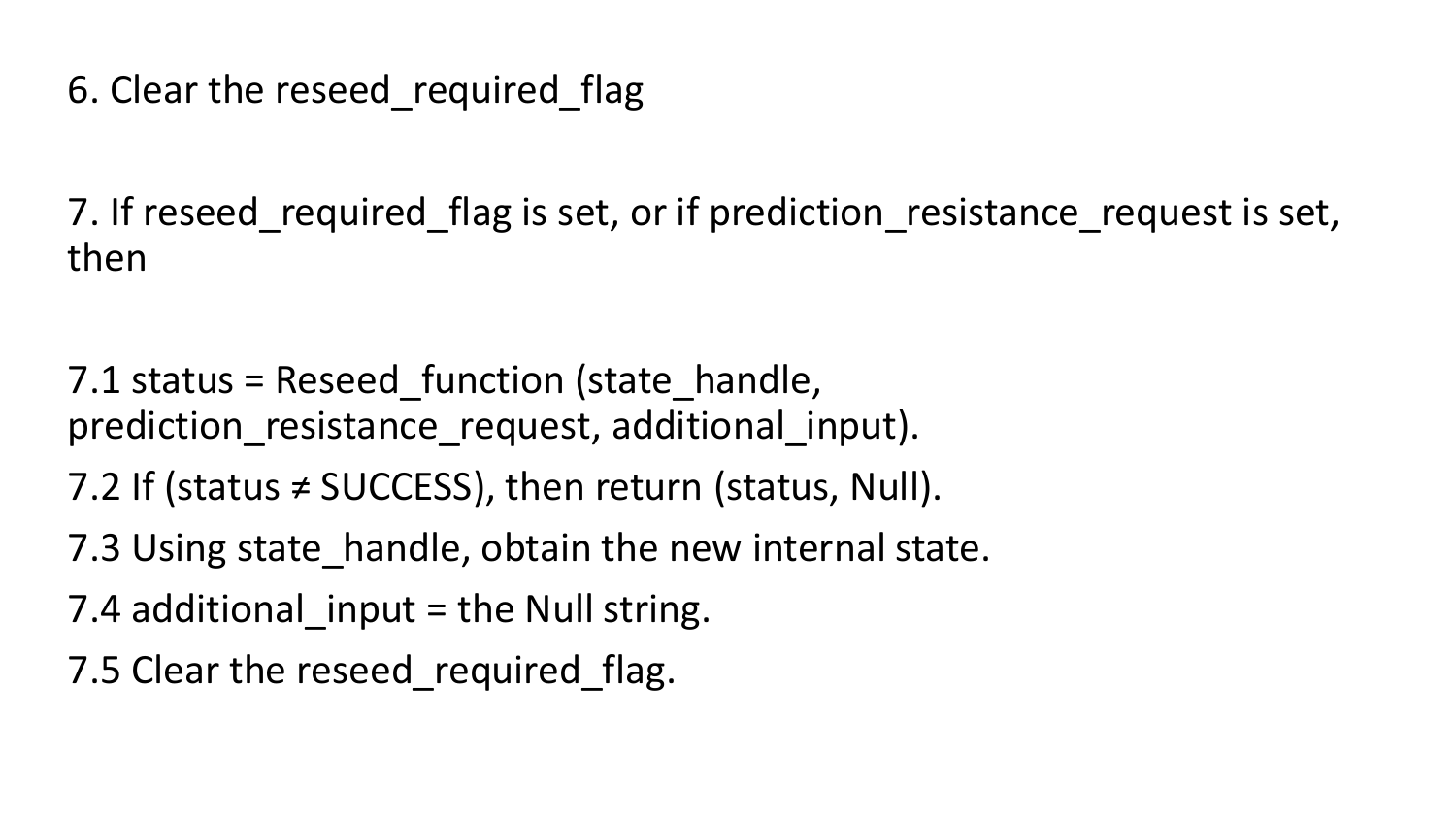8. (status, pseudorandom\_bits, new\_working\_state) = Generate\_algorithm (working\_state, requested\_number\_of\_bits, additional\_input).

9. If status indicates that a reseed is required before the requested bits can be generated, then

9.1 Set the reseed required flag.

9.2 If the prediction\_resistance\_flag is set, then set the prediction\_resistance request indication.

9.3 Go to step 7.

10. Replace the old working state in the internal state of the DRBG instantiation (e.g., as indicated by state\_handle) with the values of new\_working\_state.

11. Return (SUCCESS, pseudorandom bits).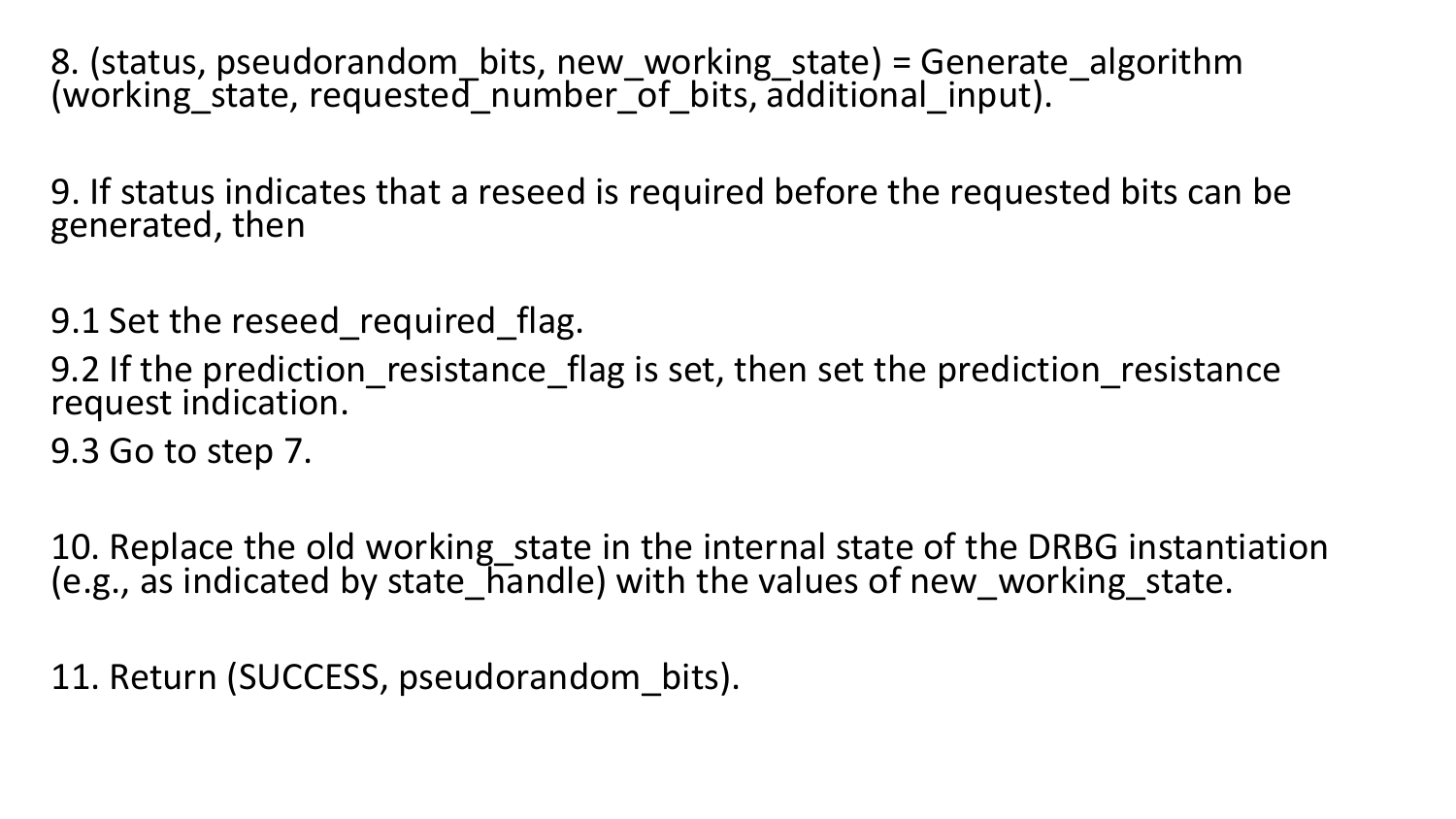### HASH rozhodovací proces

- 1. seed material = entropy input  $||$  nonce  $||$  personalization string.
- 2. seed = Hash\_df (seed\_material, seedlen).
- $3. V = seed.$
- 4. C = Hash df ((0x00 || V), seedlen).
- 5. reseed\_counter = 1.
- 6. Return (V, C, reseed\_counter).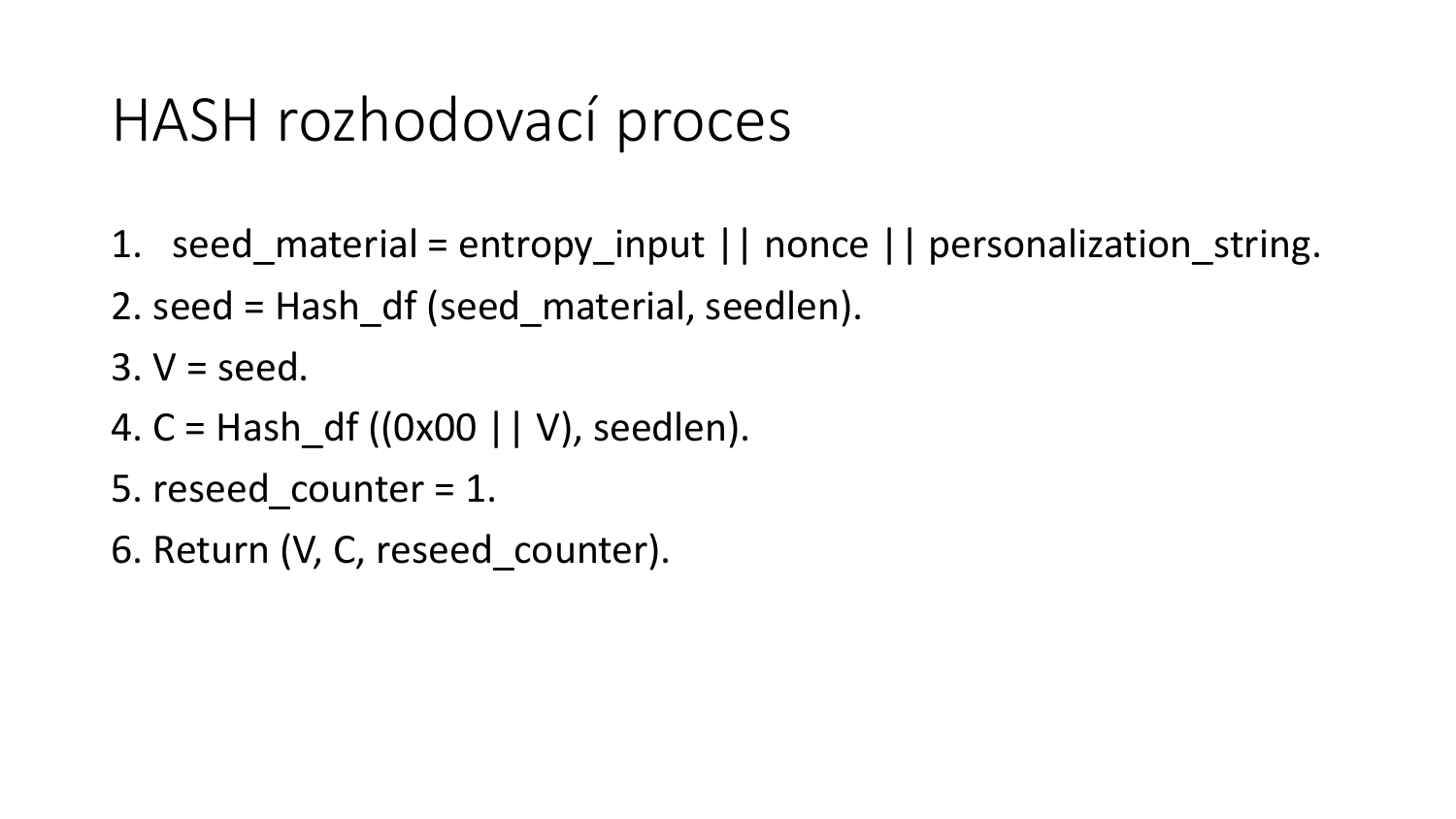#### HASH